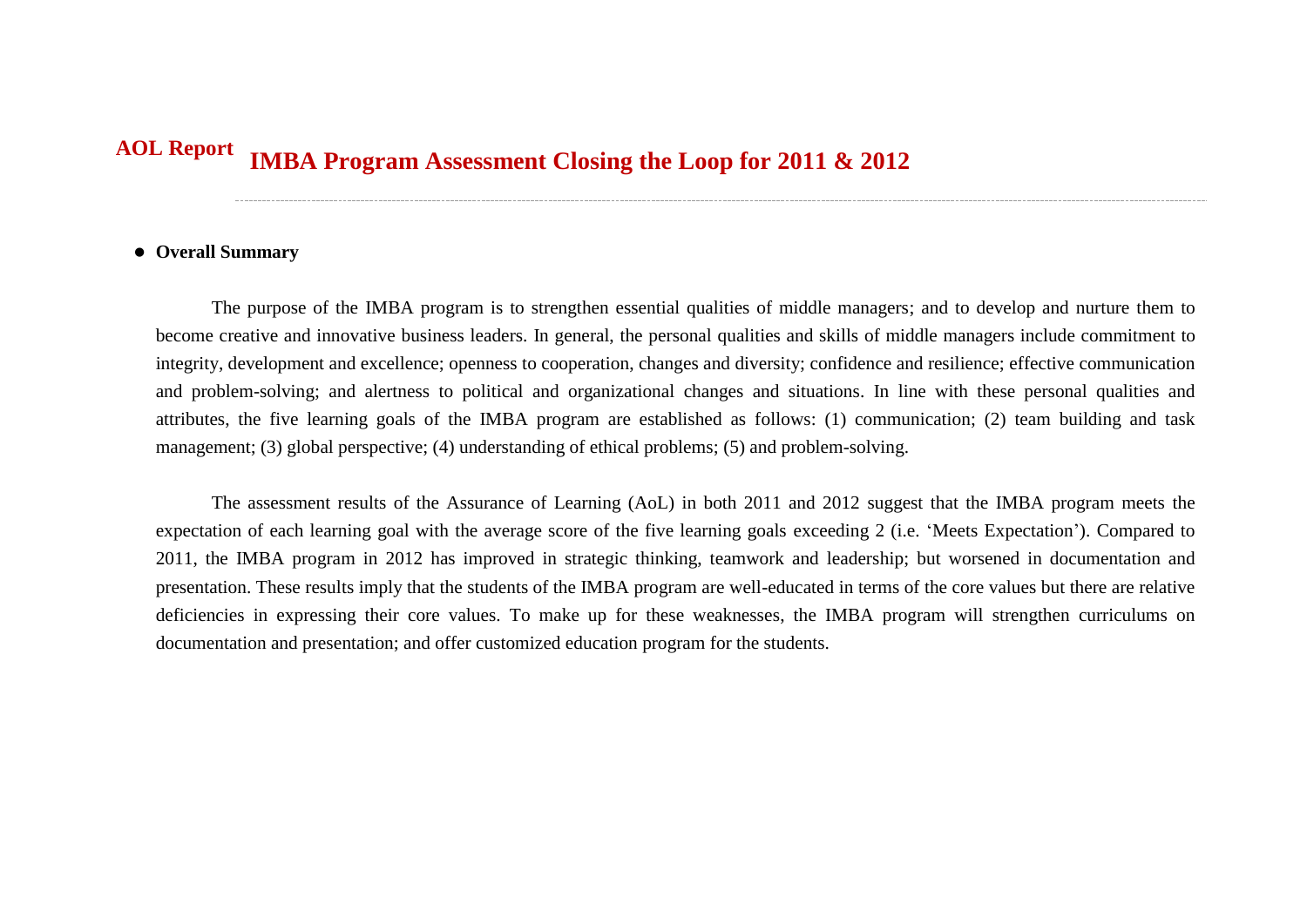## **Assessment**

| <b>Learning Goal</b>  | <b>Learning Objectives</b> | Course                     | Performance |        |               |                 | Result                             |
|-----------------------|----------------------------|----------------------------|-------------|--------|---------------|-----------------|------------------------------------|
|                       |                            |                            | Level (%)   |        |               | Date            |                                    |
|                       |                            |                            | 3point      | 2point | <b>1point</b> | <b>Measured</b> |                                    |
|                       |                            |                            |             |        |               |                 |                                    |
| (L1) Communication    | (L11) Our student will     | IMB 561 Financial Strategy | 71.6%       | 28.4%  | $0.0\%$       | 2011Fall        | Compared to 2011, the percentage   |
| Our graduates will be | produce professional       | and Valuation              |             |        |               |                 | of 3 point (exceed expectation) in |
| effective             | business documents         |                            | 55.0%       | 40.0%  | 5.0%          | 2012Fall        | L1 decreased seriously in 2012.    |
| communicators         | (L12) Our students will    | IMB 561 Financial Strategy | 66.2%       | 33.8%  | $0.0\%$       | 2011Fall        | Also, there were some students     |
|                       | deliver effective          | and Valuation              |             |        |               |                 | who failed to meet the expectation |
|                       | presentation accompanied   |                            |             |        |               |                 | (1 point). To make up for these    |
|                       | with proper media          |                            | 47.1%       | 51.4%  | 1.4%          | 2012Fall        | weaknesses, the IMBA program       |
|                       | technology                 |                            |             |        |               |                 | plans to organize additional       |
|                       |                            |                            |             |        |               |                 | curriculums on documentation and   |
|                       |                            |                            |             |        |               |                 | presentation.                      |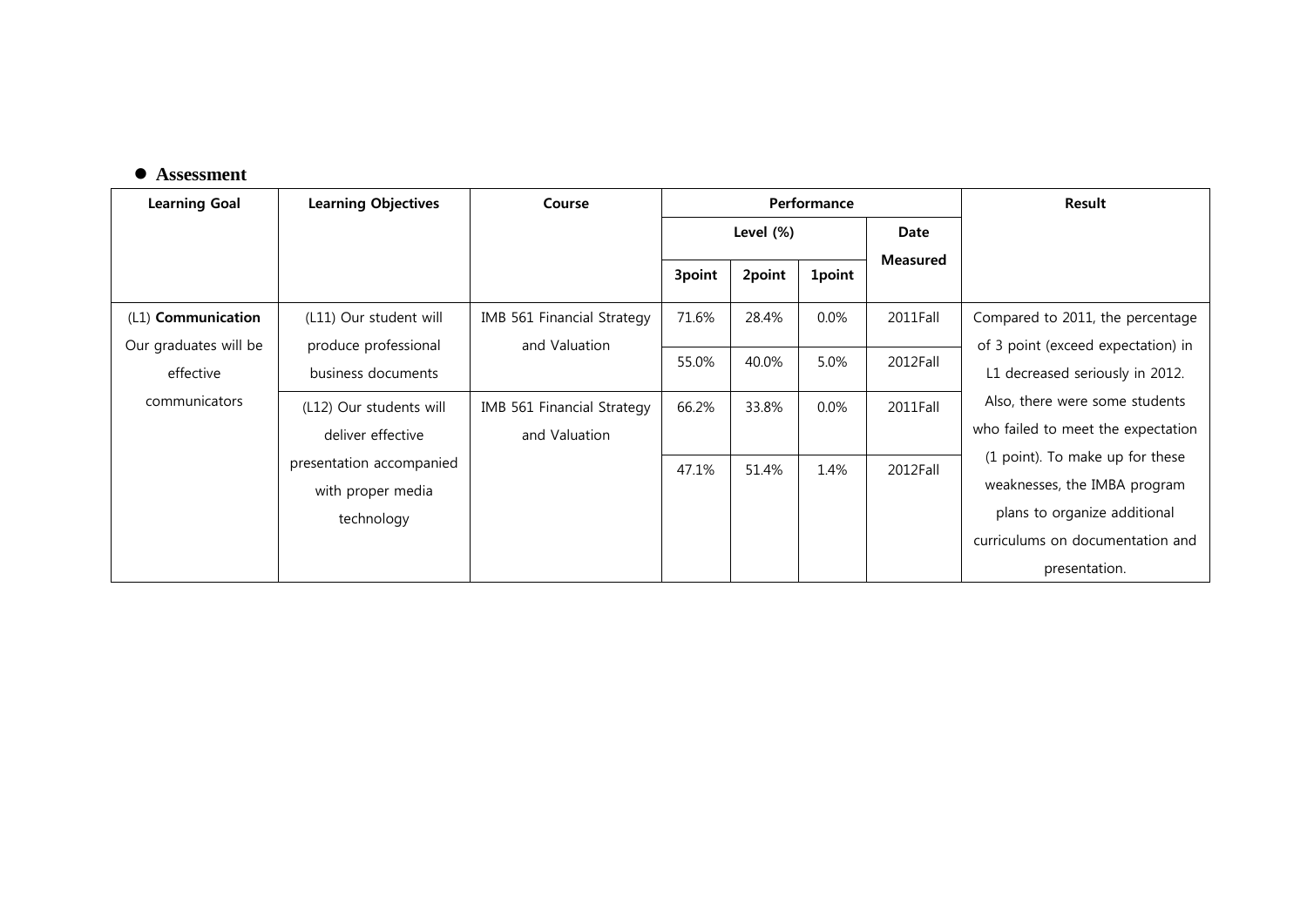| <b>Learning Goal</b>   | <b>Learning Objectives</b> | Course                     | Performance  |        |               |                 | Result                             |
|------------------------|----------------------------|----------------------------|--------------|--------|---------------|-----------------|------------------------------------|
|                        |                            |                            | Level $(\%)$ |        | Date          |                 |                                    |
|                        |                            |                            | 3point       | 2point | <b>1point</b> | <b>Measured</b> |                                    |
| (L2) Leadership and    | (L21) Our students will    | IMB 561 Financial Strategy | 63.6%        | 36.4%  | $0.0\%$       | 2011Fall        | Compared to 2011, the percentage   |
| <b>Teamwork</b>        | have high-performance      | and Valuation              |              |        |               |                 | of 3 point (exceed expectation) in |
| Our graduates will use | leadership skill           |                            | 72.0%        | 28.0%  | $0.0\%$       | 2012Fall        | L2 increased highly in 2012 as a   |
| team building and      |                            |                            |              |        |               |                 | result of continuous updating and  |
| high-performance       |                            |                            |              |        |               |                 | monitoring.                        |
| management behaviors   | (L22) Our students will    | IMB 561 Financial Strategy | 68.2%        | 31.8%  | $0.0\%$       | 2011Fall        |                                    |
| to lead a team task    | know how to build a team   | and Valuation              |              |        |               |                 |                                    |
| successfully           | successfully               |                            | 92.5%        | 7.5%   | $0.0\%$       | 2012Fall        |                                    |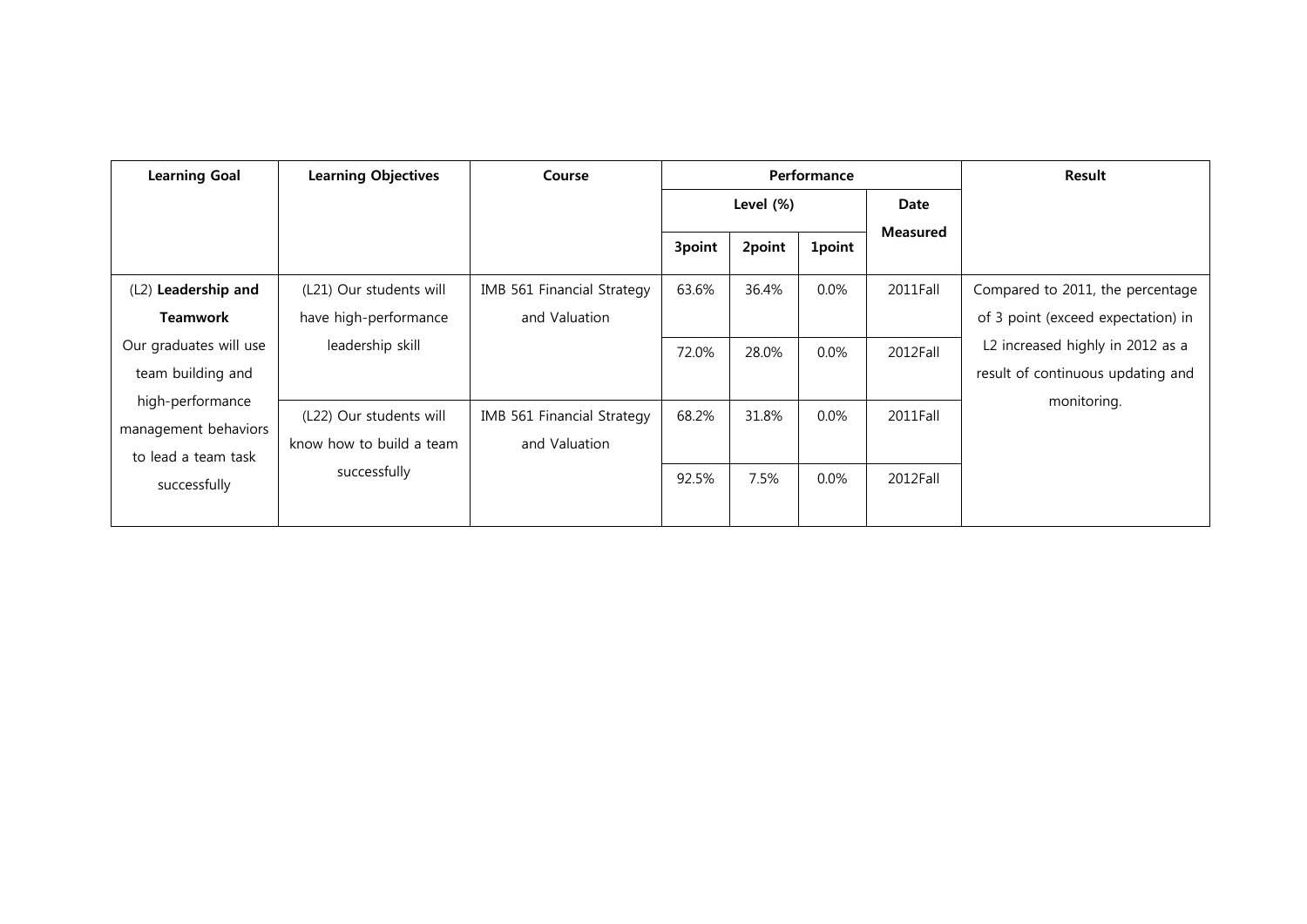| <b>Learning Goal</b> | <b>Learning Objectives</b> | Course                     |           |        | Performance | Result          |                                       |
|----------------------|----------------------------|----------------------------|-----------|--------|-------------|-----------------|---------------------------------------|
|                      |                            |                            | Level (%) |        |             | Date            |                                       |
|                      |                            |                            | 3point    | 2point | 1point      | <b>Measured</b> |                                       |
| $(L3)$ Global        | (L31) Our student will     | IMB 561 Financial Strategy | 86.4%     | 13.6%  | $0.0\%$     | 2011Fall        | Even though the English               |
| Perspective          | understand global business | and Valuation              |           |        |             |                 | communication skills (L32) of the     |
| Our graduates will   | issues and relate current  |                            | 75.0%     | 25.0%  | $0.0\%$     | 2012Fall        | IMBA students remain above the        |
| have a global        | issues to emerging         |                            |           |        |             |                 | certain level, the percentage of 3    |
| perspective          | business opportunities     |                            |           |        |             |                 | point (exceed expectation)            |
|                      | (L32) Our students will    | OPI level test             |           | Passed |             | 2011Fall        | decreased slightly in understanding   |
|                      | have command of business   |                            |           |        |             |                 | global business issues (L32) in 2012. |
|                      | English or other language  |                            |           | Passed |             | 2012Fall        | To make up for the weak point, the    |
|                      | of major global market     |                            |           |        |             |                 | IMBA program plans to use up-to-      |
|                      |                            |                            |           |        |             |                 | date global case studies as           |
|                      |                            |                            |           |        |             |                 | teaching materials in classes.        |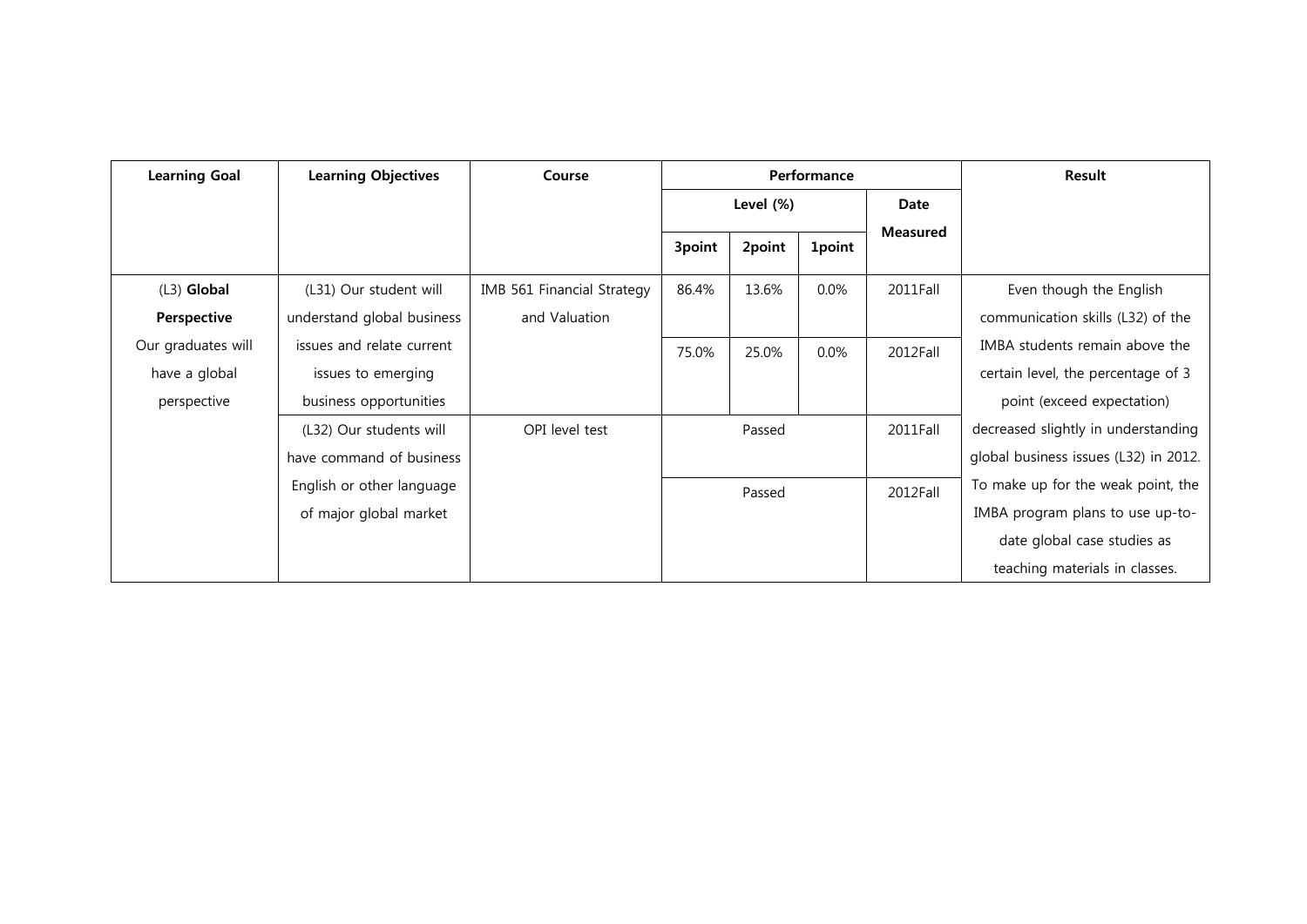| <b>Learning Goal</b>                          | <b>Learning Objectives</b>                            | Course                              | Performance |        |         | <b>Result</b> |                                                                   |
|-----------------------------------------------|-------------------------------------------------------|-------------------------------------|-------------|--------|---------|---------------|-------------------------------------------------------------------|
|                                               |                                                       |                                     | Level (%)   |        |         | Date          |                                                                   |
|                                               |                                                       |                                     | 3point      | 2point | 1point  | Measured      |                                                                   |
| (L4) Ethically &<br><b>Socially Conscious</b> | (L41) Our student will<br>identify ethical and social | IMB 540 Business and<br>Society     | 74.4%       | 12.2%  | 2.2%    | 2011Fall      | The evaluated course is changed<br>from 'Business and Society' to |
| Reasoning<br>Our graduates will               | dilemma and be able to<br>recognize and evaluate      | IMB 540 Global Business<br>Strategy | 56.7%       | 43.3%  | $0.0\%$ | 2012Fall      | 'Global Business Strategy' due to<br>curriculum changes.          |
| understand the gravity                        | alternative courses of                                |                                     |             |        |         |               | Compared to 2011, the percentage                                  |
| of ethical behavior and                       | action                                                |                                     |             |        |         |               | of 3 point (exceed expectation) in                                |
| corporate social                              | (L42) Our students will                               | IMB 540 Business and                | 72.2%       | 14.8%  | 1.9%    | 2011Fall      | L4 decreased, but no students                                     |
| responsibility                                | know the professional                                 | Society                             |             |        |         |               | scored 1 point (failed to meet                                    |
|                                               | code of conduct within                                | IMB 540 Global Business             | 50.0%       | 50.0%  | $0.0\%$ | 2012Fall      | expectancy) in 2012. To increase                                  |
|                                               | their discipline                                      | Strategy                            |             |        |         |               | the percentage of 3 point, the                                    |
|                                               |                                                       |                                     |             |        |         |               | IMBA program will focus on the                                    |
|                                               |                                                       |                                     |             |        |         |               | ethical behavior in class                                         |